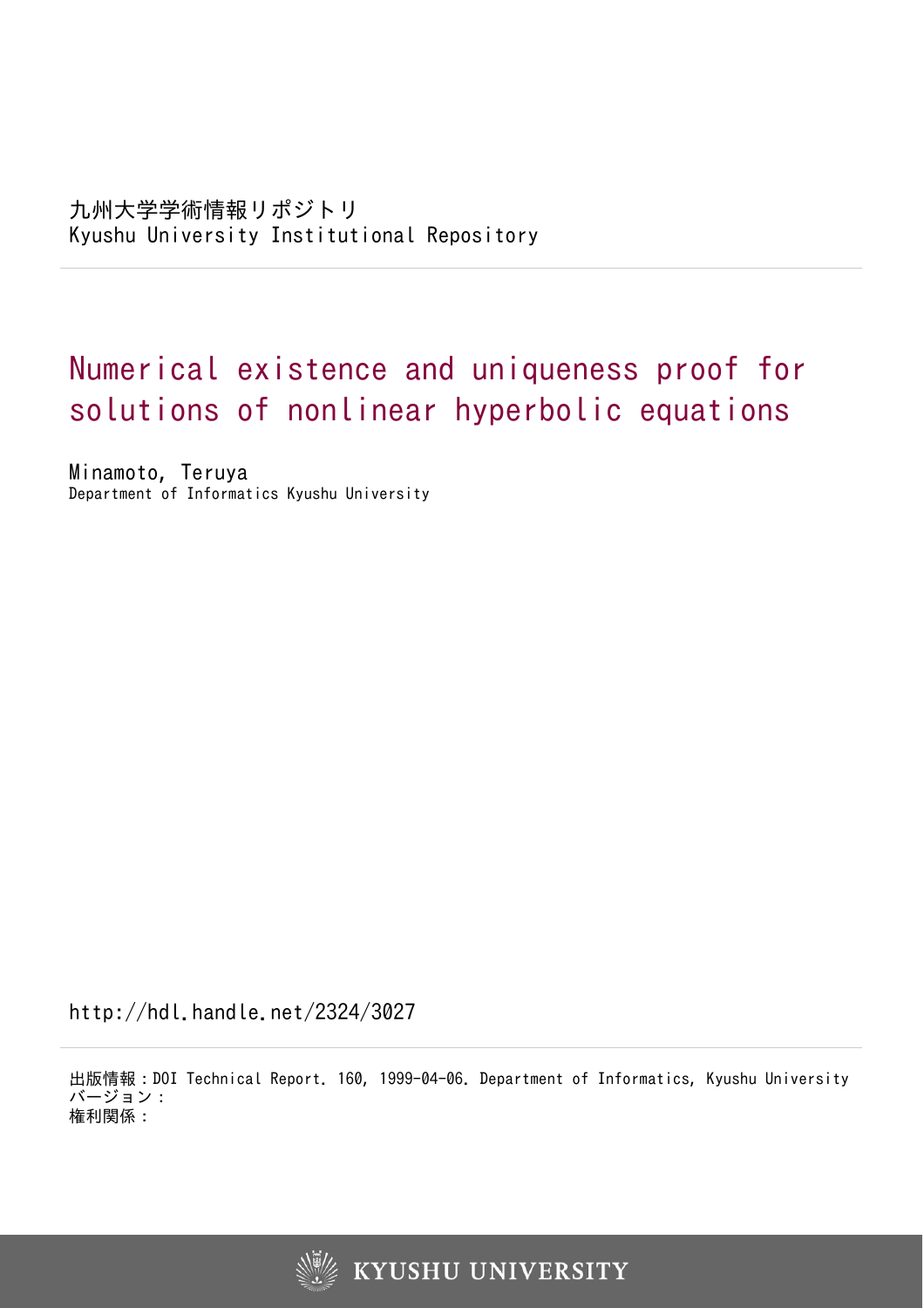# DOI Technical Report

## Numerical existence and uniqueness proof for solutions of nonlinear hyperbolic equations

by

TERUYA MINAMOTO

April 6, 1999



Department of Informatics Kyushu University Fukuoka 812-81, Japan

Email: minamoto@i.kyushu-u.ac.jp Phone: +81-92-585-7146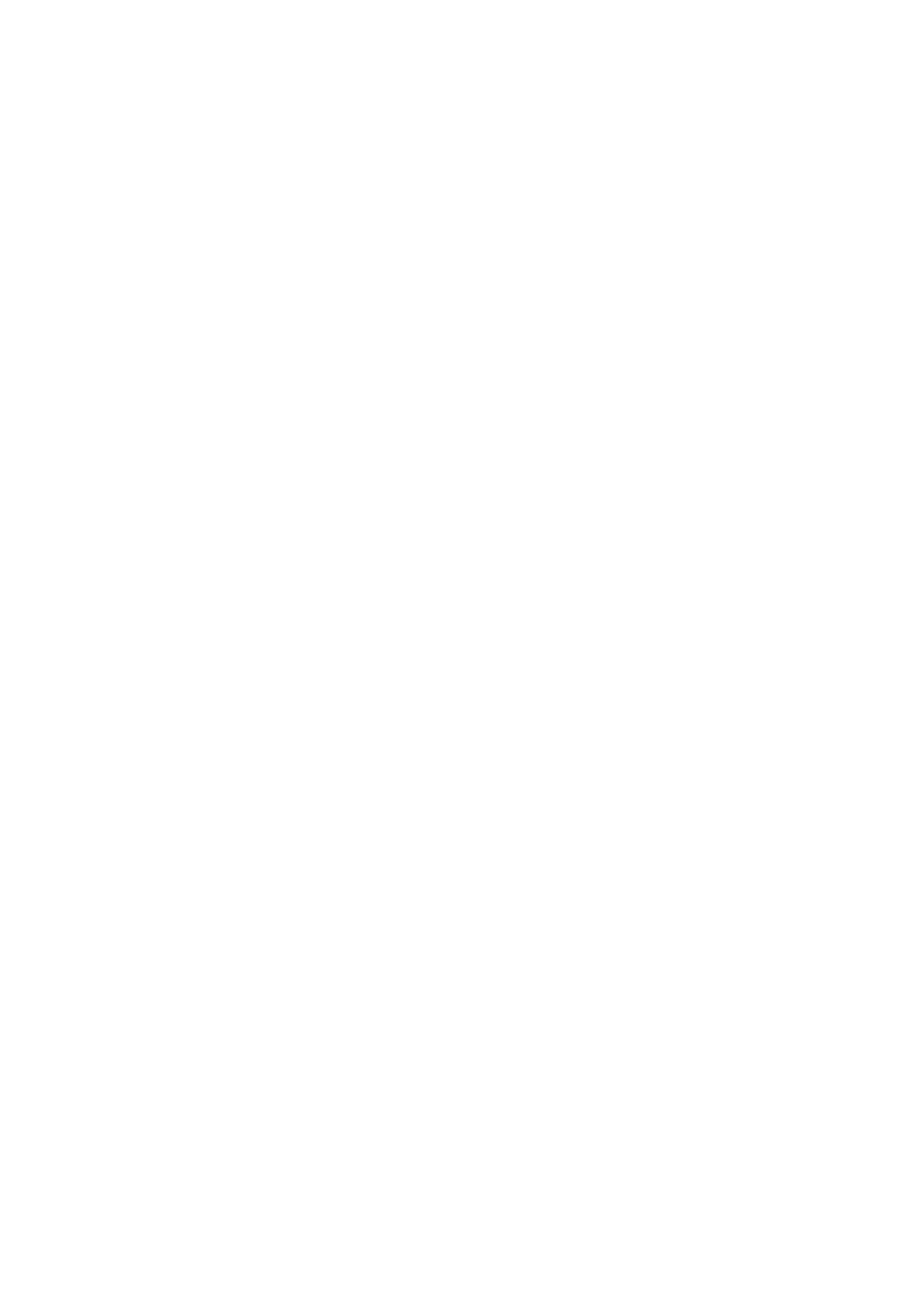## Numerical existence and uniqueness proof for solutions of nonlinear hyperbolic equations

Teruya Minamoto Department of Informatics Kyushu University Kasuga 816-8580 Japan minamoto@i.kyushu-u.ac.jp

#### Abstract

We consider a numerical method to verify the existence and uniqueness of the solutions of nonlinear hyperbolic problems with guaranteed error bounds. Using a C<sup>-</sup> innite element solution and an inequality constituting a bound on the norm of the inverse operator of the linearized operator, we numerically construct a set of functions which satisfy the hypothesis of Banach's fixed point theorem for a continuous map on  $L^p$ -space in a computer. We present detailed verification procedures and give some numerical examples.

#### Introduction  $\mathbf{1}$

In two preceding papers  $[5, 6]$ , we discussed the numerical verification of the existence of solutions to nonlinear parabolic and hyperbolic equations in the onedimensional case. This verification method is based on Plum's formulation [10] of verication methods and weak formulation for determining a bound on the inverse norm of the linearized operator. In this paper, we describe a numerical verification method that demonstrates existence and uniqueness of solutions to nonlinear hyperbolic equations. In order to ensure existence and uniqueness, we use the idea contained in Nakao's method [3, 12]. Another method used for hyperbolic equations [7] requires that the nonlinear map in question is retractive in a neighborhood of the solution. Our method is not subject to such a condition. Thus our method has the potential of being applicable to a more general class of hyperbolic equations.

In the following section, we introduce the problem considered and its fixed point formulation. In Section 3, a fundamental theorem which contains the verication conditions of our method is presented. In Section 4, using a weak formulation, we estimate the inverse norm of the linearized operator and give the algorithm for our method. Section 5 contains some examples that illustrate our method.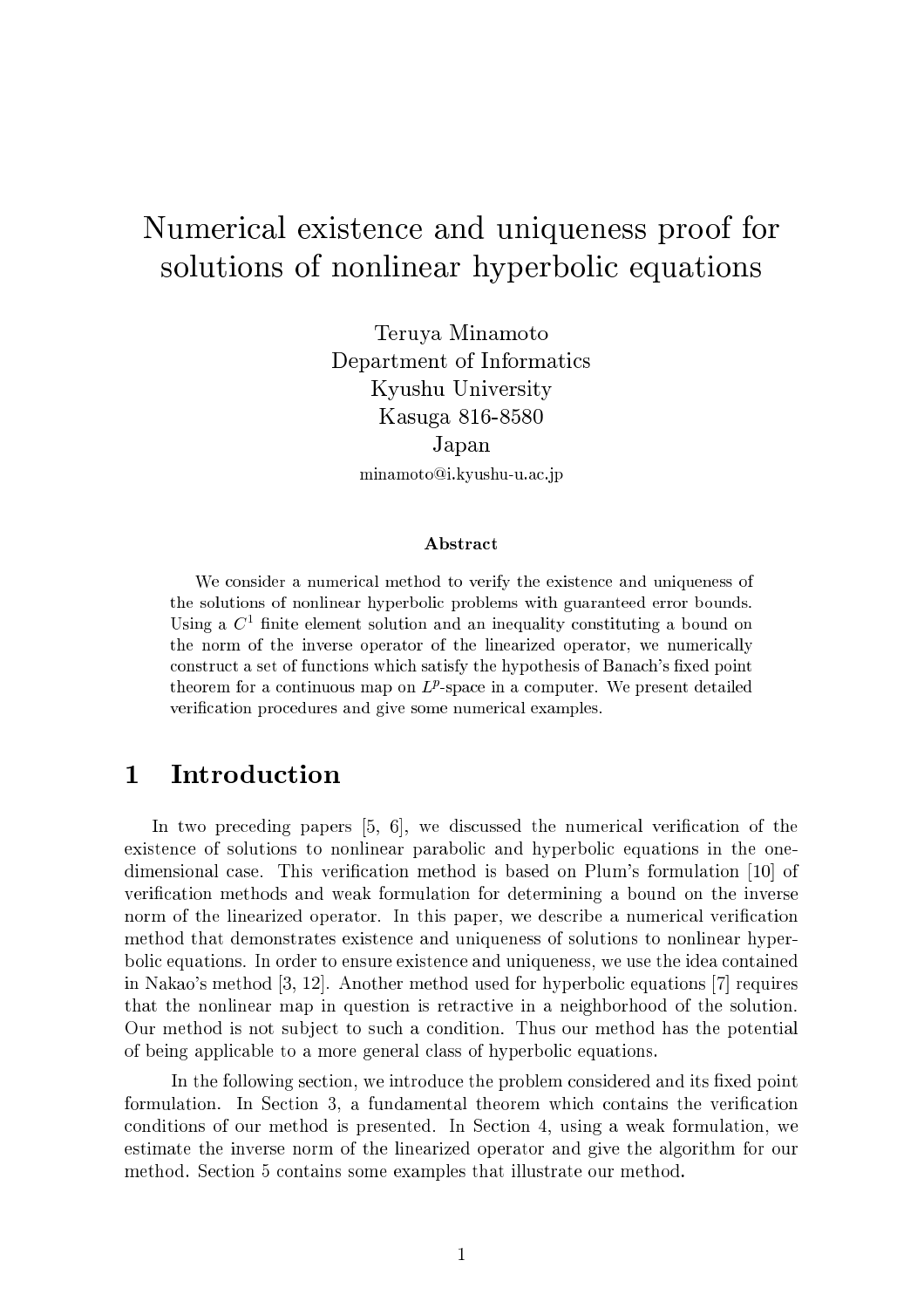### <sup>2</sup> Problem and the Fixed Point Formulation

Consider the problem of finding a function  $u$  that satisfies the following relations:

nnd u satisfying  $u \in L^2(J; H_0^1(\Omega))$ ,  $u_t \in L^2(J; L^2(\Omega))$ 

$$
\begin{cases}\n u_{tt} - \Delta u = -f(x, t, u) & (x, t) \in \Omega \times J, \\
 u(x, 0) = 0 & x \in \Omega, \\
 \frac{\partial u}{\partial t}(x, 0) = 0 & x \in \Omega,\n\end{cases}
$$
\n(1)

where  $\Omega$  is a bounded open interval on  ${\bf R}$  or a bounded rectangular domain in  ${\bf R}^+$ . Let  $J = (0, I)$  with  $I \geq 0$ , and let  $Q = \Omega \times J$ . Also, suppose  $J(x, t, \cdot) : L^2(Q) \to L^2(Q)$ is a continuous map for fixed  $(x, t) \in Q$  and some satisfying  $2 \le p \le 6$ .

Next, we define the time-dependent Sobolev spaces  $H$  by

$$
H \equiv L^2(J; H_0^1(\Omega)) \cap H^1(J; L^2(\Omega))
$$

with norm

$$
||u||_H^2 = \int_J ||\nabla u(t)||_{L^2(\Omega)}^2 dt + \int_J ||u_t(t)||_{L^2(\Omega)}^2 dt,
$$

where  $|| \cdot ||_{L^p(\Omega)}$  is the usual  $L^r(\Omega)$  norm. Then the problem (1) is equivalent to that  $\sqrt{2}$ of nding:

 $u \in \tilde{H} = \{\phi \in H | \phi(\cdot, 0) = 0, \phi_t(\cdot, 0) = 0\}$ 

such that

$$
(u_{tt}, v) + (\nabla u, \nabla v) = (-f(\cdot, u), v) \qquad t \in J, \quad v \in H_0^1(\Omega), \tag{2}
$$

where  $(\cdot, \cdot)$  is the usual  $L^-(\Omega)$  inner product.

Let  $u_h$  be an approximate solution of (1). It is most common to think of such a solution as some finite element solution depending on  $h$ . Then suppose the following conditions hold for the nonlinear map  $f$  in  $(1)$ :

 $(A1)$  :  $L^r(Q) \to L^r(Q)$  is continuous and maps bounded sets into bounded sets.

 $(A2)$  *f* is frechet differentiable in  $L^r(Q)$ .

We denote the Frechet derivative of f at  $u_h$  by  $f(\cdot, u_h)$ .

Now, as well known [4], for each  $q \in L^2(Q)$ , if  $a \in C^2([0, T]; L^2(Q))$ , the following problem has a unique solution  $\psi \in H$ .

$$
(\phi_{tt}, v) + (\nabla \phi, \nabla v) + (a\phi, v) = (g, v) \qquad v \in H_0^1(\Omega), \quad t \in J.
$$
 (3)

We denote the above correspondence by  $Ag = \phi$ . Moreover, assuming that we can set  $a = f(\cdot, u_h)$ , we define the fixed-point operator T by

$$
Tu \equiv A[f'(\cdot, u_h)u - f(\cdot, u)]. \tag{4}
$$

Then, from  $(A1), (A2),$  and the fact that the injection  $H \hookrightarrow L^r(Q)$  is continuous, the operator  $I : L^r(Q) \to L^r(Q)$  is continuous.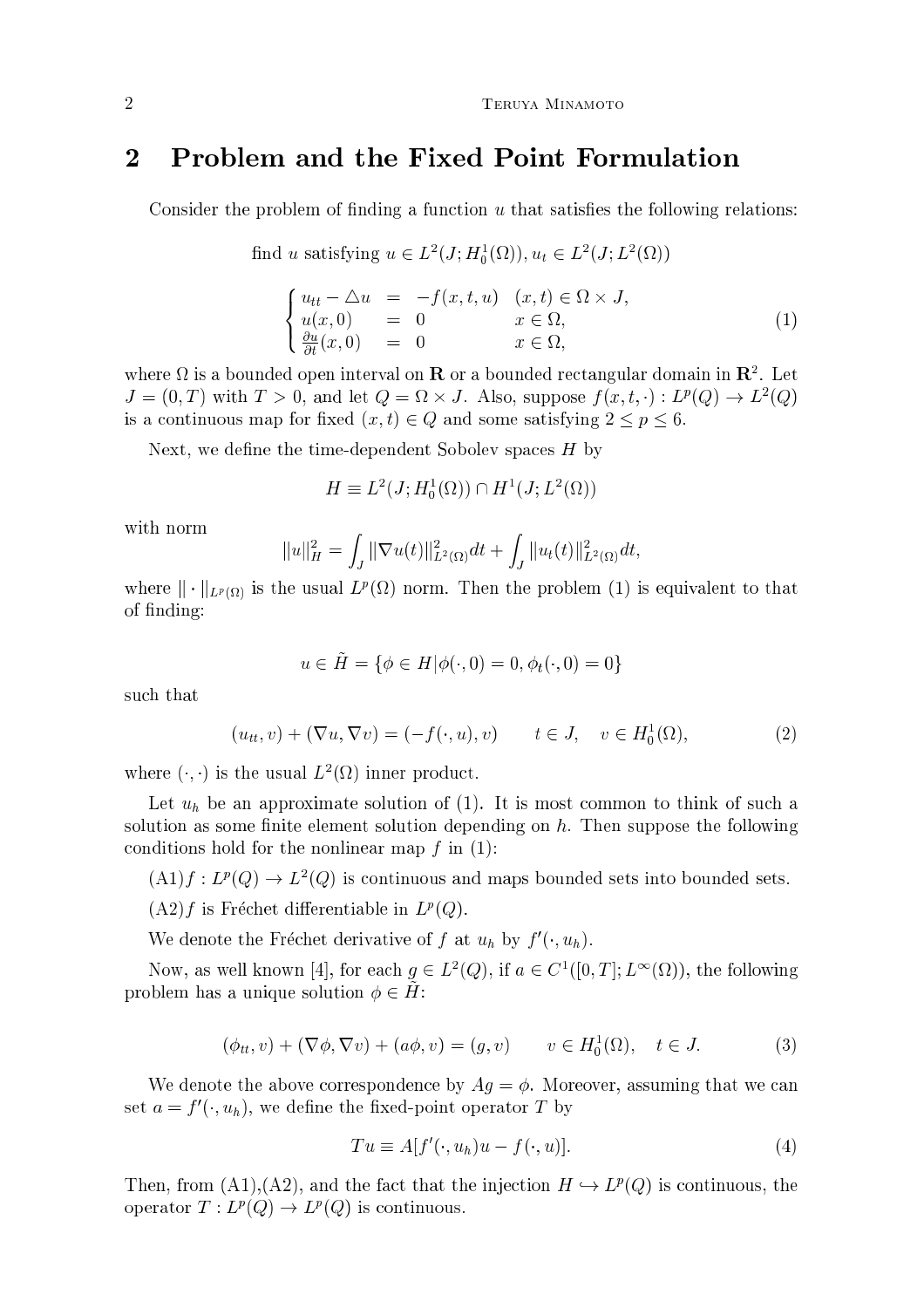The map  $f(\cdot, u) = qu$  is an example that satisfies assumption (A1) and (A2), where  $g \in L^{\infty}(Q)$ , and m is an arbitrary nonnegative integer satisfying  $1 \leq m \leq 3$ . In this case,  $f'(\cdot, u_h)\psi = mgu_h^{\tau}$  for  $\psi \in L^p(Q)$ , and if  $u_h \in C^1([0,1];L^{\infty}(Q))$ , (4) is well-posed.

**Remark 1.** In the one-dimensional case we can choose  $2 \leq p \leq \infty$ , which implies  $1 \leq m \leq \infty$  in the above example. In any case, we assume that the nonlinearity of f has a polynomial form.

## <sup>3</sup> Verication Condition

In order to transform (4) into a "residual-form", setting  $v = u - u_h$ , we introduce the operator  $I: L^{r}(Q) \to L^{r}(Q)$  defined by

$$
\tilde{T}v \equiv T(u_h + v) - u_h. \tag{5}
$$

Then if we wish to find some solution of the given problem that is close to  $u_h$ , we may from for the inter-point of  $T^{\prime}$  that is close to 0. To construct a set V which includes a solution to (1), taking some real number  $\alpha$ , we set

$$
V \equiv \{ v \in L^p(Q) \mid \quad ||v||_{L^p(Q)} \le \alpha \}. \tag{6}
$$

Next, we choose the positive real numbers  $\beta$  and  $\gamma$  such that

$$
||T(0)||_{L^p(Q)} \leq \beta,
$$
\n<sup>(7)</sup>

$$
||\dot{T}'(v_1)v_2||_{L^p(Q)} \leq \gamma \qquad \forall v_1, v_2 \in V,\tag{8}
$$

and denne the set  $K \subset L^r(Q)$  by

$$
K \equiv \{ v \in L^p(Q) \mid ||v||_{L^p(Q)} \le \beta + \gamma \}. \tag{9}
$$

Our verication condition is described in the following theorem, which is similar to those in [3, 12].

**Theorem 1.** If  $K \subset V$  holds for  $V$  (that is, if  $\beta + \gamma \leq \alpha$ ), then there exists a solution  $t_{0}$ 

$$
v=T(v)^-
$$

in  $K$ , and this solution is unique within the set  $V$ .

#### Proof.

First, using the same number  $\alpha$  used in (6), we define a scaling norm  $\|\cdot\|_V$  by

$$
||x||_V = \frac{||x||_{L^p(Q)}}{\alpha} \qquad \forall x \in L^p(Q).
$$

Second, the following two relations follow from the definition of this norm:

$$
\tilde{T}(V) \subset V \quad \text{and} \quad \|\tilde{T}(v_2) - \tilde{T}(v_1)\|_V \le k \|v_2 - v_1\|_V \quad \forall v_1, v_2 \in V
$$

for some k satisfying  $0 < k < 1$ . Banach's fixed point theorem then gives the desired result (see [12] for details).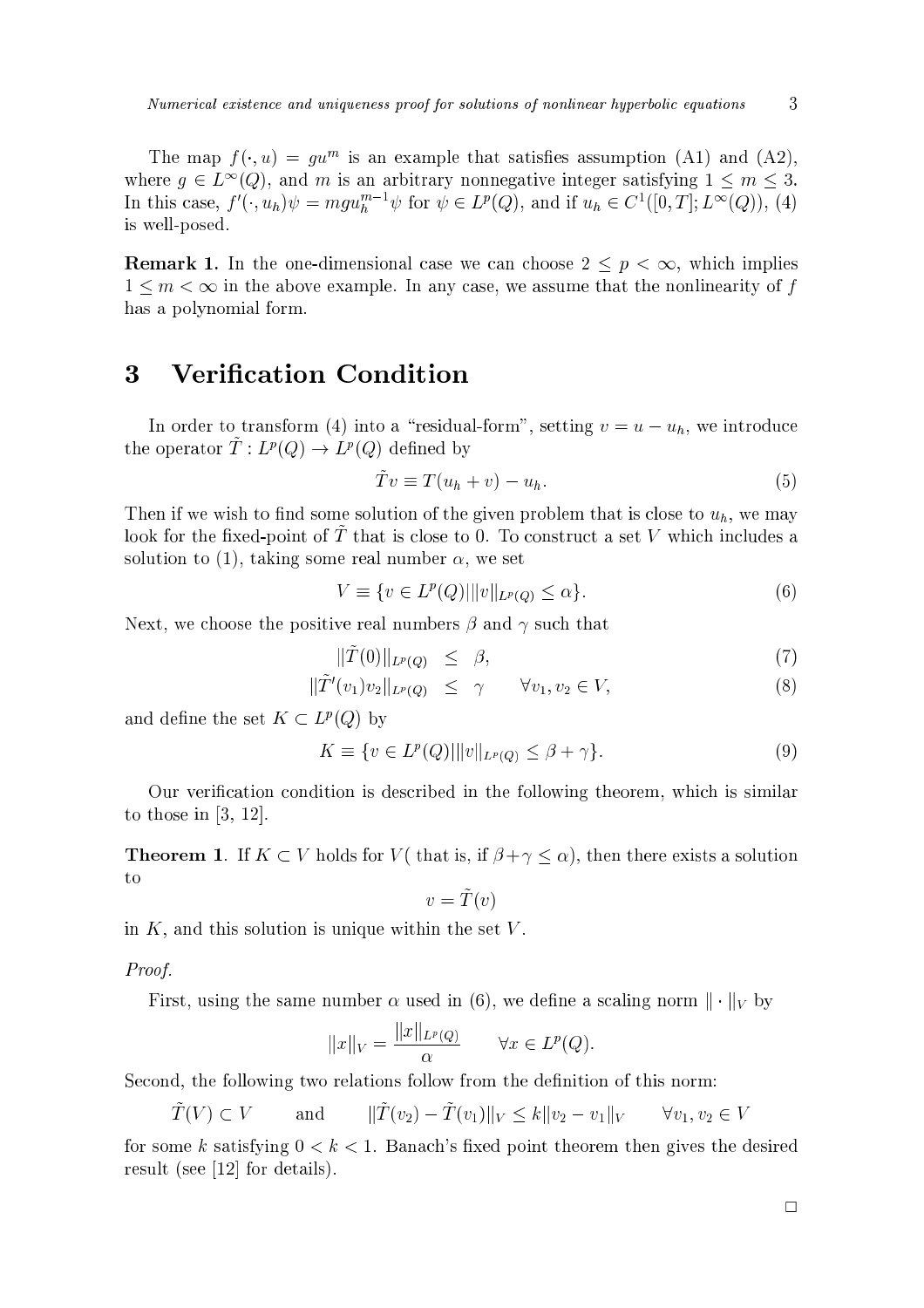### <sup>4</sup> Constants in the verication condition

In this section we describe how to estimate  $\beta$  and  $\gamma$  introduced in the previous section. We assume that the constants  $C_1$  and  $C_2$  are known and that they satisfy

$$
||Ar||_{H} \leq C_{1}||r||_{L^{2}(Q)} \qquad \forall r \in L^{2}(Q), \tag{10}
$$

$$
||Ar||_{L^{p}(Q)} \leq C_{2}||Ar||_{H}.
$$
\n(11)

If we then compute an approximate solution  $u_h$  satisfying  $d[u_h] \equiv u_{htt} - \Delta u_h + f(u_h) \in$  $L$  (Q), the following relations holds:

$$
\begin{aligned}\n\|\tilde{T}(0)\|_{L^p(Q)} &= \|Ad[u_h]\|_{L^p(Q)} \\
&\leq C_2 \|Ad[u_h]\|_H \\
&\leq C_1 C_2 \|d[u_h]\|_{L^2(Q)}.\n\end{aligned} \tag{12}
$$

Similarly, we can obtain

$$
\begin{aligned} \|\tilde{T}'(v_1)v_2\| &\leq C_1C_2\|f'(u_h+v_1)v_2 - f'(u_h)v_2\|_{L^2(Q)} \\ &\leq C_1C_2G(\|v_2\|_{L^p(Q)}). \end{aligned} \tag{13}
$$

Here  $G : [0, \infty) \to [0, \infty)$  is a monotonically increasing function that satisfies

$$
G(||v_2||_{L^p(Q)}) \leq C_{(u_h,\alpha)} ||v_2||_{L^p(Q)},
$$

where  $\cup_{(u_h,\alpha)}$  is a positive constant independent of  $v_2\in V$ . Since  $f(v):L^2(Q)\rightarrow$  $L^-(Q)$  is a bounded and linear operator for any  $v \in L^c(Q)$ , we can construct a function G satisfying the above inequality.

in when intervals intervals intervals intervals intervals in  $\omega_1$  and  $\omega_2$  (axis  $\omega_2$  ) and  $\omega_3$  $\omega_1$  for  $\omega_2$  and  $\omega_2$  and  $\omega_3$  and  $\omega_1$  and  $\omega_2$  and  $\omega_1$  and  $\omega_2$  $\omega_1$  ;  $\omega_2$  ;  $\omega_2$  j

**Lemma 1.** Let <u>a</u> and  $\bar{a}$  denote constants satisfying  $\underline{a} \leq a(x, t) \leq \bar{a}$  for almost all  $(x, t) \in Q$ . Then  $C_1$  in (10) is given by

$$
C_1 = \sqrt{T e^{cT}},
$$

where  $\alpha$  is a maximum of  $\alpha$  as  $\alpha$  $\mu^ \pi^{2 \frac{|\mathcal{C}|}{|\mathcal{C}|}}$  $\mu^ \pi^{2}$ <sup>[[ $\alpha$ </sup>][ $L^{12}$  (Q)]) for  $\frac{26}{\alpha} = 5$ .

Proof.

We first define

$$
b(\phi, v) \equiv (\nabla \phi, \nabla v) + (a\phi, v) \qquad \phi, v \in H_0^1(\Omega), \tag{14}
$$

and set  $v = \phi_t$  in (3), yielding

$$
(\phi_{tt}(t), \phi_t) + b(\phi(t), \phi_t) = (g(t), \phi_t). \tag{15}
$$

Then using the following relation

$$
\frac{d}{dt}b(\phi,\phi) = 2b(\phi,\phi_t) + (a_t\phi,\phi),
$$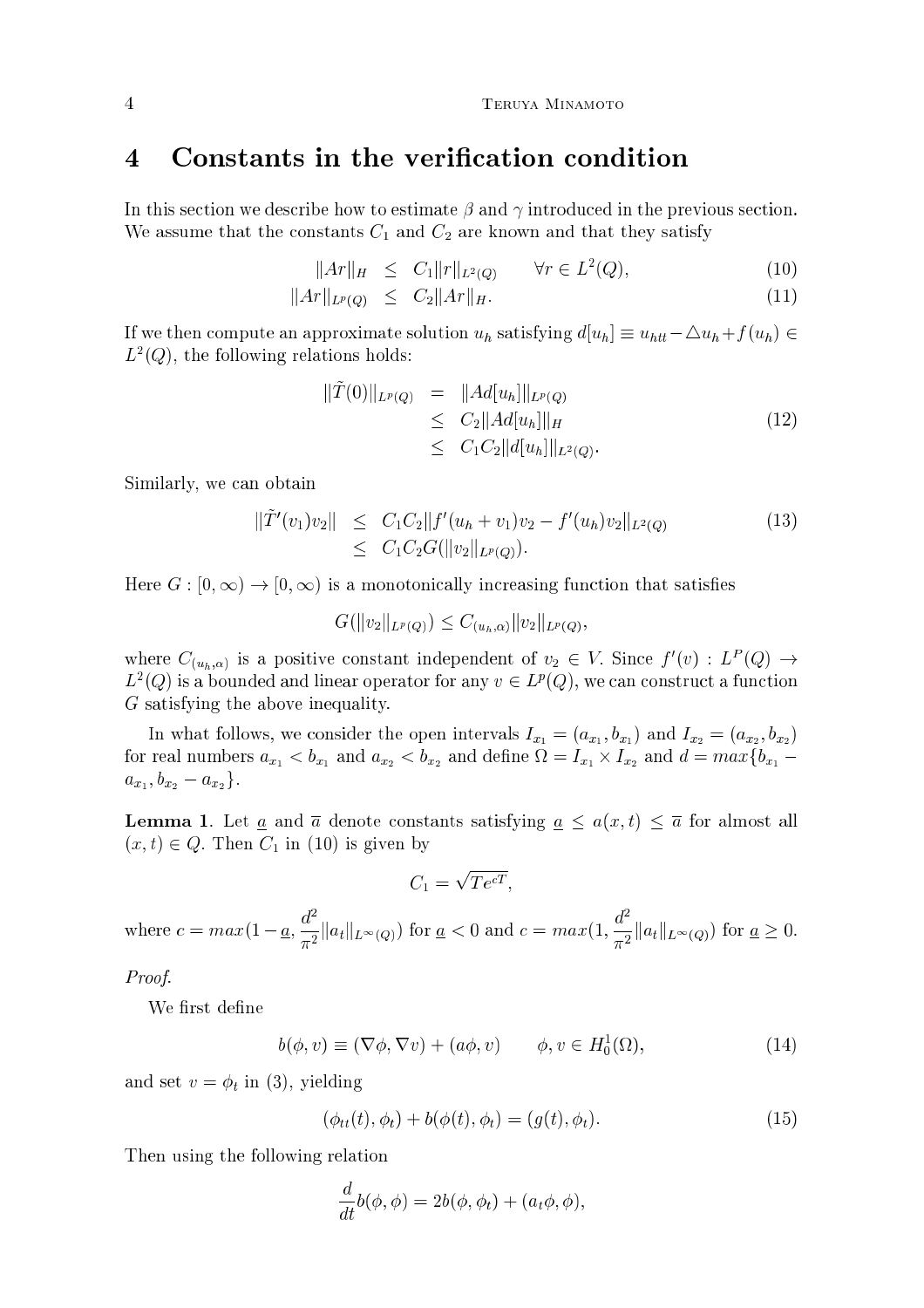we obtain

$$
\frac{d}{dt}(\|\phi_t\|_{L^2(\Omega)}^2 + b(\phi,\phi)) - (a_t\phi,\phi) = 2(g,\phi_t).
$$

Integrating both sides with respect to  $t$  gives

$$
\|\phi_t\|_{L^2(\Omega)}^2 + b(\phi,\phi) = \int_0^t (a_t\phi,\phi)ds + 2\int_0^t (g,\phi_t)ds.
$$

Here we note that

if 
$$
\underline{a} \ge 0
$$
, then  $b(\phi, \phi) \ge ||\nabla \phi||^2_{L^2(Q)}$ ,  
if  $\underline{a} < 0$ , then  $b(\phi, \phi) \ge ||\nabla \phi||^2_{L^2(Q)} + \underline{a}||\phi||^2_{L^2(Q)}$ ,

and

$$
\|\phi(t)\|_{L^2(\Omega)}^2 \le \|\phi(0)\|_{L^2(\Omega)}^2 + \int_0^t \|\phi_s(s)\|_{L^2(\Omega)}^2 ds = \int_0^t \|\phi_s(s)\|_{L^2(\Omega)}^2 ds.
$$

We only prove the case for  $\underline{a} < 0$ , because we may put  $\underline{a} = 0$  for  $\underline{a} \ge 0$  in the following.

By using the above inequalities, we have

$$
\|\phi_t\|_{L^2(\Omega)}^2 + \|\nabla\phi\|_{L^2(\Omega)}^2 \leq -\underline{a} \int_0^t \|\phi_s\|_{L^2(\Omega)}^2 ds + \|a_t\|_{L^\infty(Q)} \int_0^t \|\phi\|_{L^2(\Omega)}^2 ds + \int_0^t \|g\|_{L^2(\Omega)}^2 ds + \int_0^t \|\phi_s\|_{L^2(\Omega)}^2 ds.
$$

Furthermore, using Poincaré's inequality, we have

$$
\|\phi\|_{L^2(\Omega)} \le \frac{d}{\pi} \|\nabla \phi\|_{L^2(\Omega)},\tag{16}
$$

and setting

$$
c = max(1 - \underline{a}, \frac{d^2}{\pi^2} ||a_t||_{L^{\infty}(Q)}),
$$

we obtain

$$
\|\phi_t\|_{L^2(\Omega)}^2 + \|\nabla\phi\|_{L^2(\Omega)}^2 \le c\big(\int_0^t \|\phi_s\|_{L^2(\Omega)}^2 ds + \int_0^t \|\nabla\phi\|_{L^2(\Omega)}^2 ds\big) + \int_0^t \|g\|_{L^2(\Omega)}^2 ds.
$$

Finally, Gronwall's lemma provides the relation

$$
\|\phi_t\|_{L^2(Q)}^2 + \|\nabla\phi\|_{L^2(Q)}^2 \le T e^{cT} \|g\|_{L^2(Q)}^2
$$

 $\Box$ 

To calculate  $C_2$  in (11), we slightly modify the proof of the Sobolev Embedding theorem.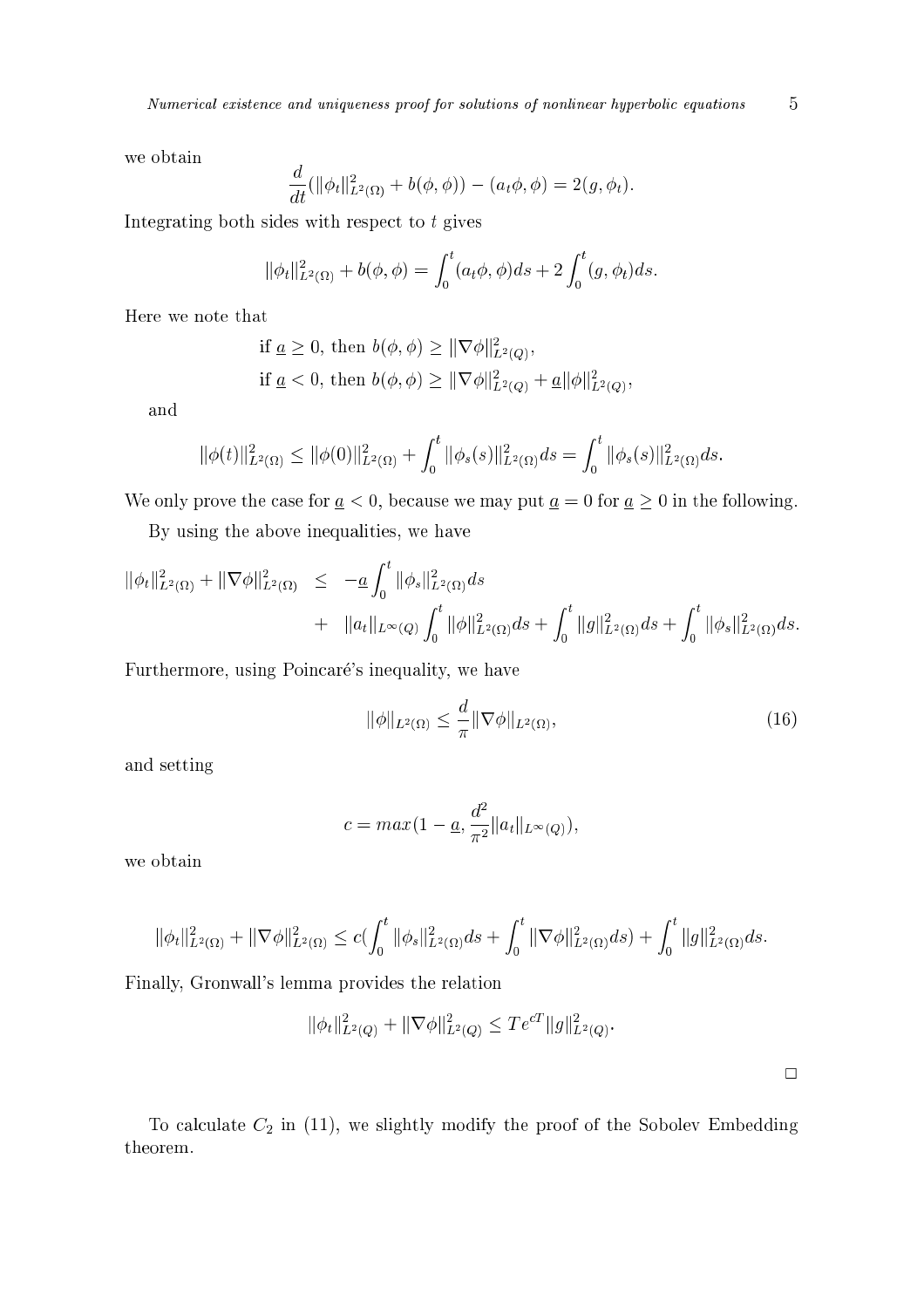**Proposition 1.** (e.g.[1]) Let  $\tilde{x_1} = (x_2, x_3), \tilde{x_2} = (x_1, x_3), \tilde{x_3} = (x_1, x_2),$  and let  $I_k(k = 1)$  $1, 2, 3$ ) be bounded open intervals. The function f is defined by

$$
f(x) = f(x_1, x_2, x_3) = f_1(\tilde{x_1}) f_2(\tilde{x_2}) f_3(\tilde{x_3}),
$$

where  $f_k \in L^2(\Omega_k)$   $\kappa = 1, 2, 3$ , and  $\Omega_1 = I_2 \times I_3$ ,  $\Omega_2 = I_1 \times I_3$ ,  $\Omega_3 = I_1 \times I_2$ . Then  $j \in L$  (12), and the following inequality holds:

$$
||f||_{L^{1}(\Omega)} \leq ||f_1||_{L^{2}(\Omega_1)} ||f_2||_{L^{2}(\Omega_2)} ||f_3||_{L^{2}(\Omega_3)},
$$

where  $\sim$  III  $\sim$  III  $\sim$  III  $\sim$  III  $\sim$  III  $\sim$  III  $\sim$  III  $\sim$  III  $\sim$  III  $\sim$  III  $\sim$  III  $\sim$  III  $\sim$  III  $\sim$  III  $\sim$  III  $\sim$  III  $\sim$  III  $\sim$  III  $\sim$  III  $\sim$  III  $\sim$  III  $\sim$  III  $\sim$  III  $\sim$  III

**Lemma 2.**  $C_2$  in (11) is given by

$$
C_2 = \begin{cases} \frac{p}{4}|Q|^{\frac{1}{p}} & (\Omega \text{ is one dimensional})\\ (\frac{1}{2})^{\frac{2}{3}}\frac{2\sqrt{3}}{9}p|Q|^{\frac{6-p}{6p}} & (\Omega \text{ is two dimensional}). \end{cases}
$$

Proof.

The proof for the one-dimensional case is found in [2, 6].

we consider the two dimensional case. For any  $w \in C$   $(0,1;C_0$  (12)) and arbitrary  $(x, t) \in Q$ , we have

$$
|w(x_1, x_2, t)| \le \frac{1}{2} \int_{I_{x_1}} |w_{x_1'}(x_1', x_2, t)| dx_1',
$$
  

$$
|w(x_1, x_2, t)| \le \frac{1}{2} \int_{I_{x_2}} |w_{x_2'}(x_1, x_2', t)| dx_2'
$$

and

$$
|w(x_1, x_2, t)| \leq \int_J |w_{t'}(x_1, x_2, t'))|dt'.
$$

Then using Proposition 1 for  $f(x_1, x_2, t) = |w(x_1, x_2, t)|^{\frac{1}{2}}$ , we obtain

$$
\int_{Q} |w(x_1, x_2, t)|^{\frac{3}{2}} dx dy dt \leq \frac{1}{2} ||w_{x_1}||_{L^{1}(Q)}^{\frac{1}{2}} ||w_{x_2}||_{L^{1}(Q)}^{\frac{1}{2}} ||w_t||_{L^{1}(Q)}^{\frac{1}{2}}
$$

This implies

$$
||w||_{L^{\frac{3}{2}}(Q)} \le (\frac{1}{2})^{\frac{2}{3}} ||w_{x_1}||_{L^1(Q)}^{\frac{1}{3}} ||w_{x_2}||_{L^1(Q)}^{\frac{1}{3}} ||w_t||_{L^1(Q)}^{\frac{1}{3}}.
$$
\n(17)

Substituting  $w = |v|/(t \ge 1)$  into (17) and using some density arguments gives

$$
||u||_{L^{\frac{3}{2}t}(Q)}^t \le (\frac{1}{2})^{\frac{2}{3}}t||u^{t-1}||_{L^2(Q)}||u_{x_1}||_{L^2(Q)}^{\frac{1}{3}}||u_{x_2}||_{L^2(Q)}^{\frac{1}{3}}||u_t||_{L^2(Q)}^{\frac{1}{3}}.
$$
\n(18)

Then Hölder's inequality, we obtain

$$
\int_{Q} |u|^{2(t-1)} dx dy dt \leq ||u||_{L^{\frac{3}{2}t}(Q)} |Q|^{\frac{4-t}{3t}}.
$$
\n(19)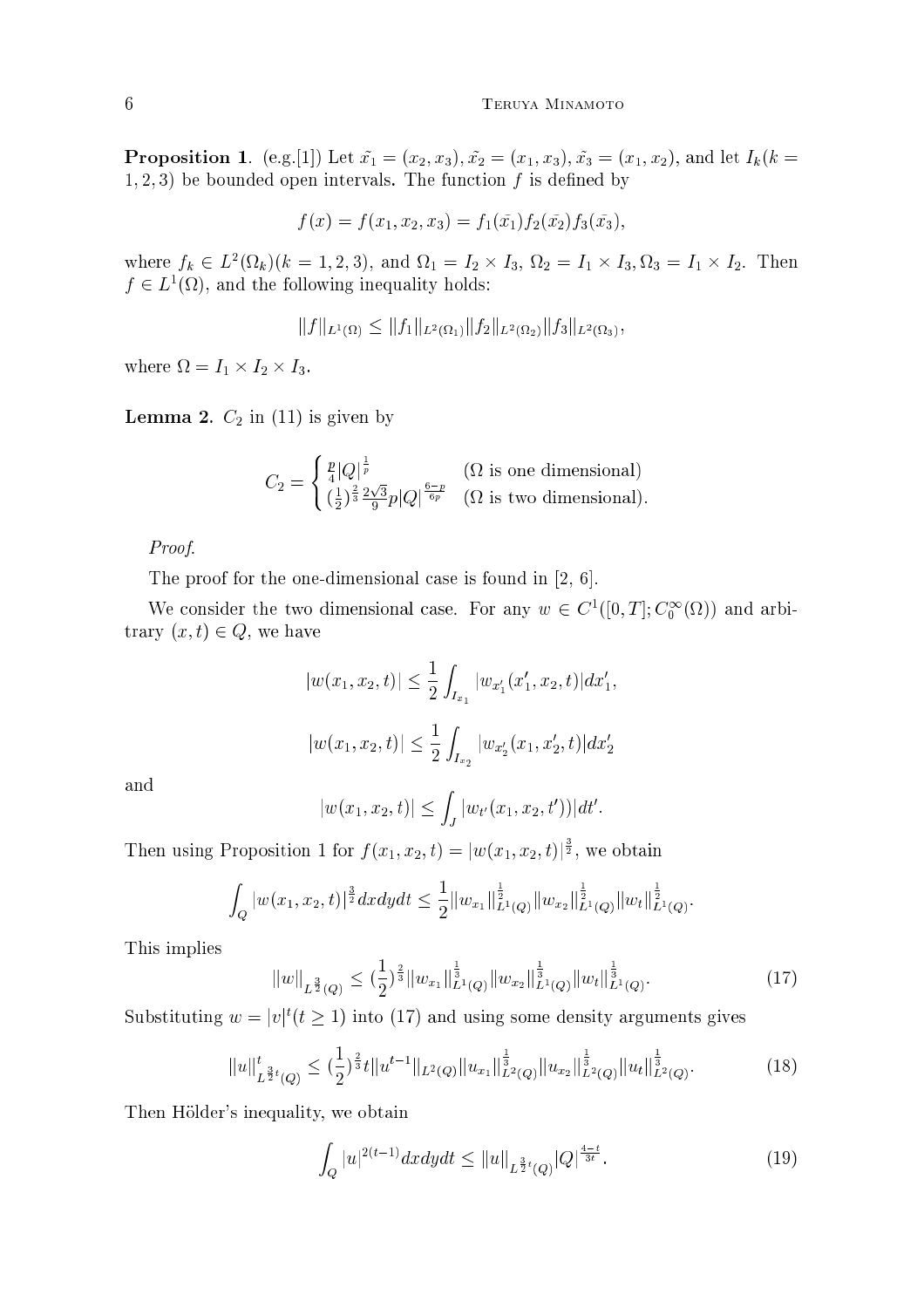We conclude from (18) and (19) that

$$
\|u\|_{L^{\frac{3}{2}t}(Q)} \leq (\frac{1}{2})^{\frac{2}{3}}t|Q|^{\frac{4-t}{6t}}\|u_{x_1}\|_{L^2(Q)}^{\frac{1}{3}}\|u_{x_2}\|_{L^2(Q)}^{\frac{1}{3}}\|u_t\|_{L^2(Q)}^{\frac{1}{3}}
$$
  

$$
\leq (\frac{1}{2})^{\frac{2}{3}}t|Q|^{\frac{4-t}{6t}}\frac{1}{3}(\|u_{x_1}\|_{L^2(Q)} + \|u_{x_2}\|_{L^2(Q)} + \|u_t\|_{L^2(Q)})
$$
  

$$
\leq (\frac{1}{2})^{\frac{2}{3}}t|Q|^{\frac{4-t}{6t}}\frac{\sqrt{3}}{3}\|u\|_H.
$$

Setting  $t = \frac{2}{3}p$ , we obtain the desired conclusion.

 $\Box$ 

Finally, we describe the algorithm for finding a real number  $\alpha$  that satisfies the verification condition in Theorem 1,

$$
\beta + \gamma \le \alpha. \tag{20}
$$

What we present here is the most basic such algorithm [3]. Since  $\gamma$  depends on  $\alpha$ , we write  $\gamma = \gamma(\alpha)$ . The algorithm is as follows:

- 1. Compute a constant  $\beta$  satisfying (8).
- 2. Set  $\alpha = \beta$ .
- 3. Compute  $\gamma(\alpha)$  satisfying (8).
- 4. Check the conditions (20),  $\beta + \gamma(\alpha) \leq \alpha$ . If this condition is satisfied, then stop. This means that verification is completed.
- 5. Otherwise, make the replacement

$$
\alpha \leftarrow (1+\delta)\alpha
$$

for a certain positive number  $\delta$  and return to 3.

If the maximum iteration number exceeds some maximal value that we decide in advance without satisfying  $(20)$ , the verification fails.

## 5 Verification procedures and numerical examples

Let  $S_h$  be a ninte-dimensional subspace of  $H_0(S \ell) \cap H_1(S \ell)$  depending on h and let N be the dimension of  $S_h$ . Then we can represent  $u_h$  by

$$
u_h(x,t) = \sum_{i=1}^N u_i(t)\hat{\phi}_i(x),
$$

where the  $\varphi_i$  are base functions in  $\varphi_h$ .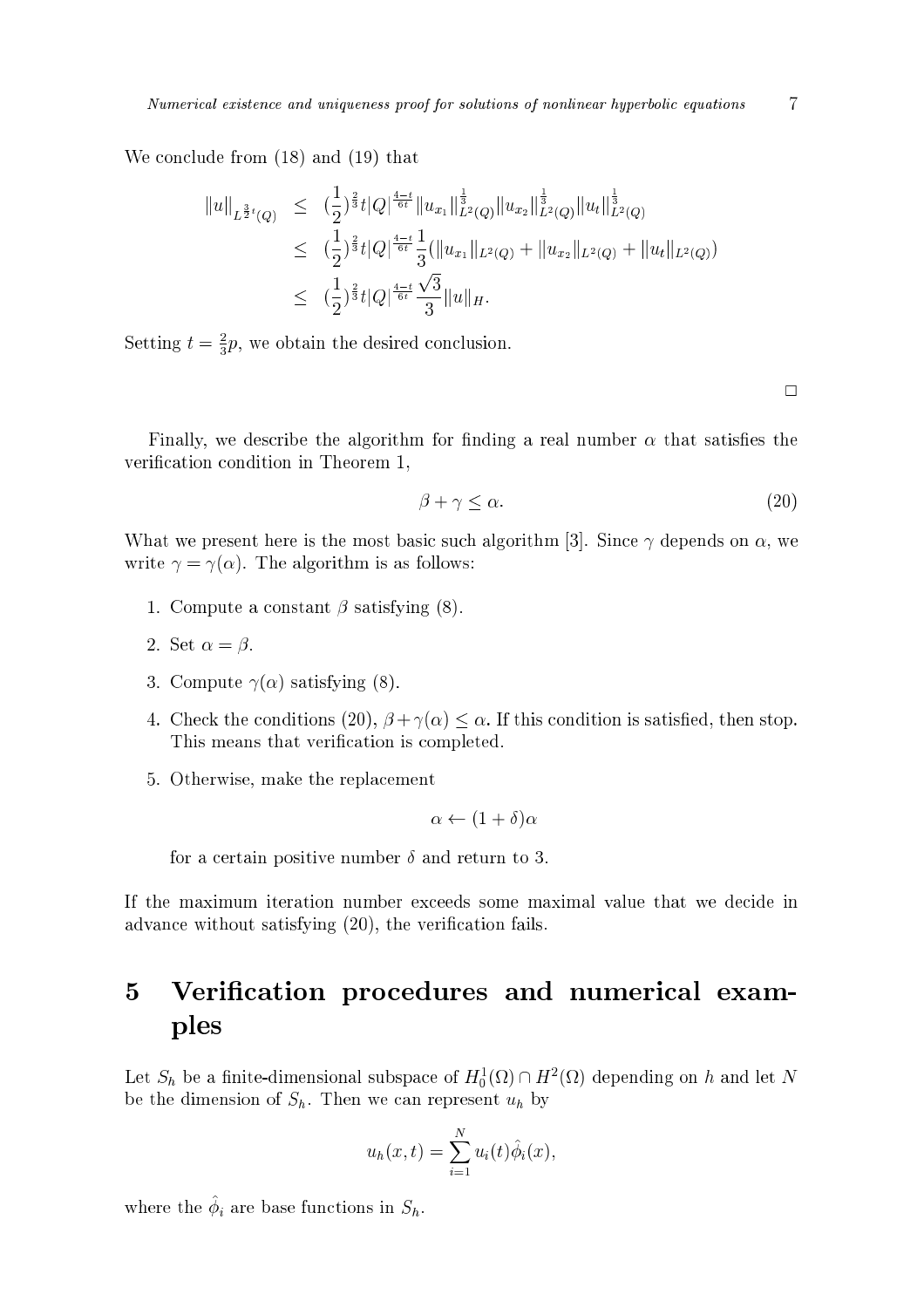#### 8 Teruya Minamoto

The function  $u_i(t)$  constitutes the time-dependent coefficient of the base function  $\varphi_i(x)$ . For the discretization of time, we take equal time steps of length  $\Delta t$  and define

$$
t_k = k\Delta t, \qquad k = 0, 1, 2, \cdots.
$$

We used the Newmark method [11], which generates the following relation:

$$
u_i^{(n)}(t + \Delta t) = u_i^{(n)}(t) + \Delta t \dot{u}_i^{(n)}(t) + \Delta t^2 [\beta \ddot{u}_i^{(n)}(t + \Delta t) + (\frac{1}{2} - \beta) \ddot{u}_i^{(n)}(t)] \tag{21}
$$

$$
\dot{u}_i^{(n)}(t + \Delta t) = \dot{u}_i^{(n)}(t) + \Delta t [\theta \ddot{u}_i^{(n)}(t + \Delta t) + (1 - \theta) \ddot{u}_i^{(n)}(t)],\tag{22}
$$

where  $u = u$ -- -- *1*  $dt$  and unitary  $\ddot{a}$  $u_i$  $dt^2$  , and are some non-negative parameters.

We compute an approximate solution by combining the Newton iteration and the Newmark method (see [6] for details). Since  $u_{htt} - \triangle u_{h} + f(\cdot, u_{h}) \in L^{2}(Q)$  is required, we use the piecewise cubic Hermite function as the base function in space and the piecewise cubic Hermite interpolation in time. Moreover, since f has a polynomial restriction and piecewise polynomials are used in space and time, we can compute  $\mathbb{E}[\mathbb{E}[u]$  and  $\mathbb{E}[u]$  directly, stepwise in time.

#### One-dimensional case

- In  $(1)$ , we set
- $f(x, t, u) = -Au^2 \kappa \sin \pi x (2 + \pi^2 t^2 Akt^2 \sin \pi x),$

where A and k are constants, and we let  $R = 1$  and  $T = 1$ . The exact solution is  $u(x, t) = \kappa t \sin \pi x.$ 

If we take  $p = 4$ , then  $(A1)$  and  $(A2)$  are satisfied. Then, since we have

$$
||f'(u_h + v_1)v_2 - f'(u_h)v_2||_{L^2(Q)}^2 = 4A^2 \int \int |v_1v_2|^2 dx dt
$$
  

$$
\leq 4A^2 ||v_1||_{L^4(Q)}^2 ||v_2||_{L^4(Q)}^2 \leq 4A^2 \alpha^4,
$$

 $(8)$  is satisfied for

$$
G(\alpha) = 2A\alpha^2.
$$

We illustrate our algorithm with the numerical results of several examples, where  $NS$  and  $NT$  are the partition numbers of space and time, respectively, and  $M =$ NS-N T : Since the cubic Hermite interpretation procedure is fourth-order accurate for the cubic Hermite for th all sufficiently smooth functions and the Newmark method is second-order accurate, we choose the show the relations, the relation is the relation and the relation  $\mathbb{R}^n$ accuracy. Generally speaking, it is difficult to describe the stability of the Newmark method for nonlinear problems, but according to [11], if  $\theta = \frac{1}{2}$  and  $\beta = \frac{1}{4}$ , the Newmark method is unconditionally stable for linear hyperbolic equations. Thus we choose  $\theta = \frac{1}{2}$  and  $\beta = \frac{1}{4}$  in these examples.

In the following,  $\alpha$  represents the verified error bound in Theorem 1.

We obtain sharper bounds than those in  $[6]$  thanks to the better constant C used here. We note that Theorem 1 ensures not only the existence of solutions but also their uniqueness.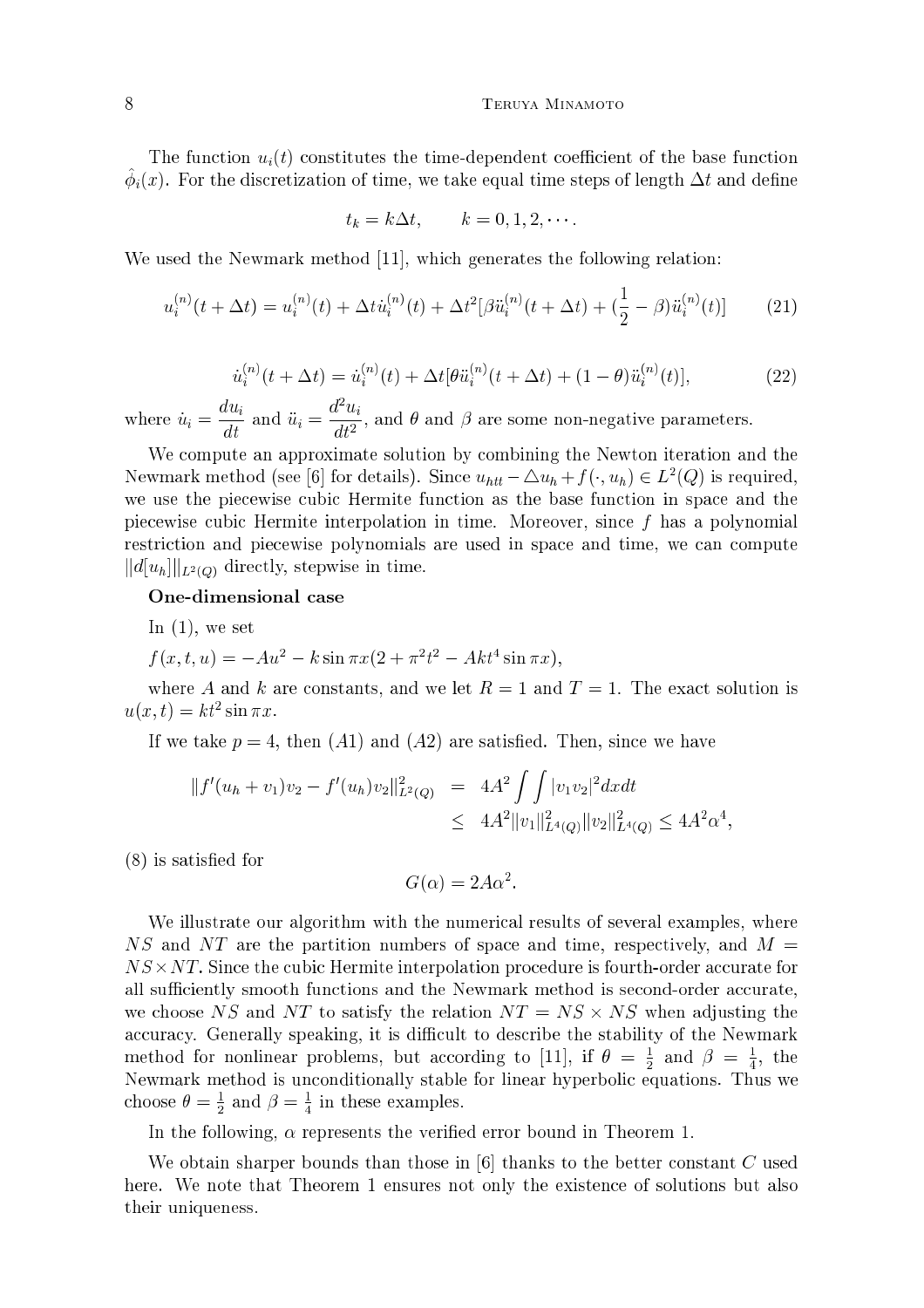| Case 1: $A = 1.5, k = 1, NS = 60, M = 216000$ |                                                   |           |  |
|-----------------------------------------------|---------------------------------------------------|-----------|--|
|                                               | Parameters   The result in $[6]$   Our new result |           |  |
|                                               | 7.3890561                                         | 1.6487213 |  |
|                                               | 0.0013745                                         | 0.0013745 |  |
| $\alpha$                                      | 0.0785593                                         | 0.0022922 |  |

| <b>Case 2:</b> $A = 0.8, k = 2, NS = 100, M = 1000000$ |                                |                |
|--------------------------------------------------------|--------------------------------|----------------|
|                                                        | Parameters   The result in [6] | Our new result |
|                                                        | 8.16616992                     | 1.6487213      |
|                                                        | 0.00075867                     | 0.00075867     |
| 1 Y                                                    | 0.146602                       | 0.001255       |

Table 1: Results in the one dimensional-case.

| Parameters | $A = 0.1, k = 0.5$ |
|------------|--------------------|
| NS         |                    |
| Λt         | $\overline{16}$    |
| r :        | 0.489561           |
|            | 0.69574            |
| r v        | 0.252794           |

Table 2: Results in two dimensional case.

#### Two dimensional case

In  $(1)$ , we set

$$
f(x,t,u) = f(x_1,x_2,t,u) = -Au^2 - k\sin\pi x_1\sin\pi x_2(2+2t^2\pi^2 - Akt^4\sin\pi x_1\sin\pi x_2),
$$

and it is the contract of the exact solution is under the exact solution is under the exact solution is under t  $\kappa$  sin  $\pi x_1$  sin  $\pi x_2$ . The other conditions are the same as in the one-dimensional case.

**Remark 2**. In these computations, we used the usual floating-point number system with double precision. Therefore, the above results may include some unknown rounding errors. From the author's experiences, however, the order of magnitude of the effect of round-off errors is smaller than  $10^{-1}$ . With this observation, we can assume that the numerical results are sufficiently reliable to at least six digits or so. Of course, we need to use arithmetic system with guaranteed accuracy for more rigorous verification.

### References

[1] Adams, R.A, Sobolev Spaces, Academic Press, 1978.